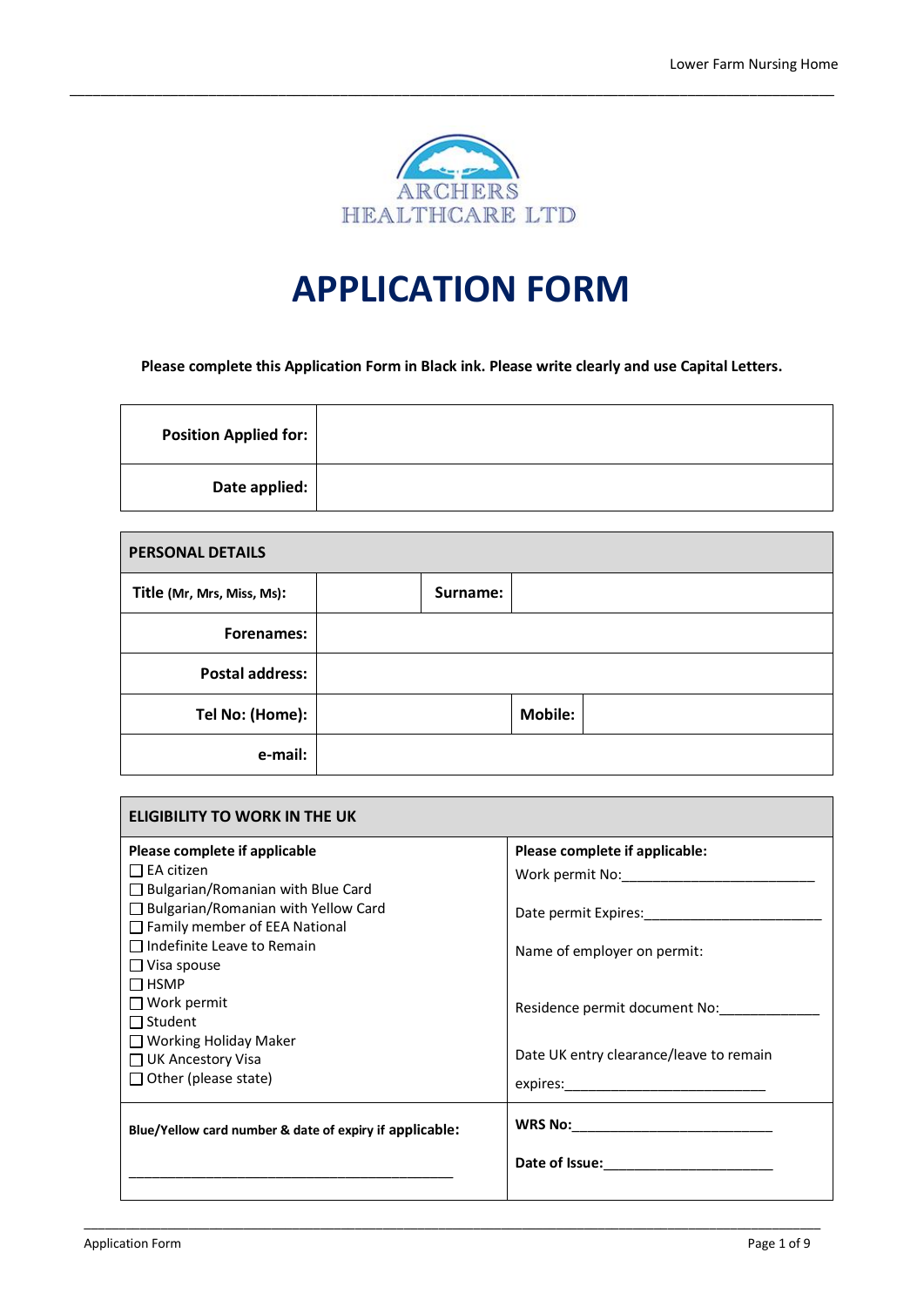| <b>EMPLOYMENT</b>                                                                                                                                                                                                                                                             |                                   |  |                      |  |
|-------------------------------------------------------------------------------------------------------------------------------------------------------------------------------------------------------------------------------------------------------------------------------|-----------------------------------|--|----------------------|--|
|                                                                                                                                                                                                                                                                               | <b>Company Name of current or</b> |  |                      |  |
| most recent employer:                                                                                                                                                                                                                                                         |                                   |  |                      |  |
| Full postal address of present (or most recent) employer:                                                                                                                                                                                                                     |                                   |  |                      |  |
|                                                                                                                                                                                                                                                                               |                                   |  |                      |  |
|                                                                                                                                                                                                                                                                               |                                   |  |                      |  |
|                                                                                                                                                                                                                                                                               |                                   |  |                      |  |
| <b>Manager's Name:</b>                                                                                                                                                                                                                                                        |                                   |  | <b>Job Title:</b>    |  |
| <b>Telephone No:</b>                                                                                                                                                                                                                                                          |                                   |  | e-mail:              |  |
| <b>Job Title:</b>                                                                                                                                                                                                                                                             |                                   |  |                      |  |
| <b>Start Date:</b>                                                                                                                                                                                                                                                            |                                   |  | <b>Leaving Date:</b> |  |
| Please give a brief description of your job role:                                                                                                                                                                                                                             |                                   |  |                      |  |
|                                                                                                                                                                                                                                                                               |                                   |  |                      |  |
|                                                                                                                                                                                                                                                                               |                                   |  |                      |  |
|                                                                                                                                                                                                                                                                               |                                   |  |                      |  |
| <b>Reason for Leaving:</b>                                                                                                                                                                                                                                                    |                                   |  |                      |  |
| Please advise when we may approach this employer for a reference:                                                                                                                                                                                                             |                                   |  |                      |  |
| Date:                                                                                                                                                                                                                                                                         |                                   |  |                      |  |
| No approach will be made to your employer without your permission; however you would be unable<br>to commence employment without a reference from your present/most recent employer. All<br>employment is subject to references being satisfactory to Archers HealthCare Ltd. |                                   |  |                      |  |

\_\_\_\_\_\_\_\_\_\_\_\_\_\_\_\_\_\_\_\_\_\_\_\_\_\_\_\_\_\_\_\_\_\_\_\_\_\_\_\_\_\_\_\_\_\_\_\_\_\_\_\_\_\_\_\_\_\_\_\_\_\_\_\_\_\_\_\_\_\_\_\_\_\_\_\_\_\_\_\_\_\_\_\_\_\_\_\_\_\_\_\_\_\_\_\_\_\_\_\_\_\_\_\_\_\_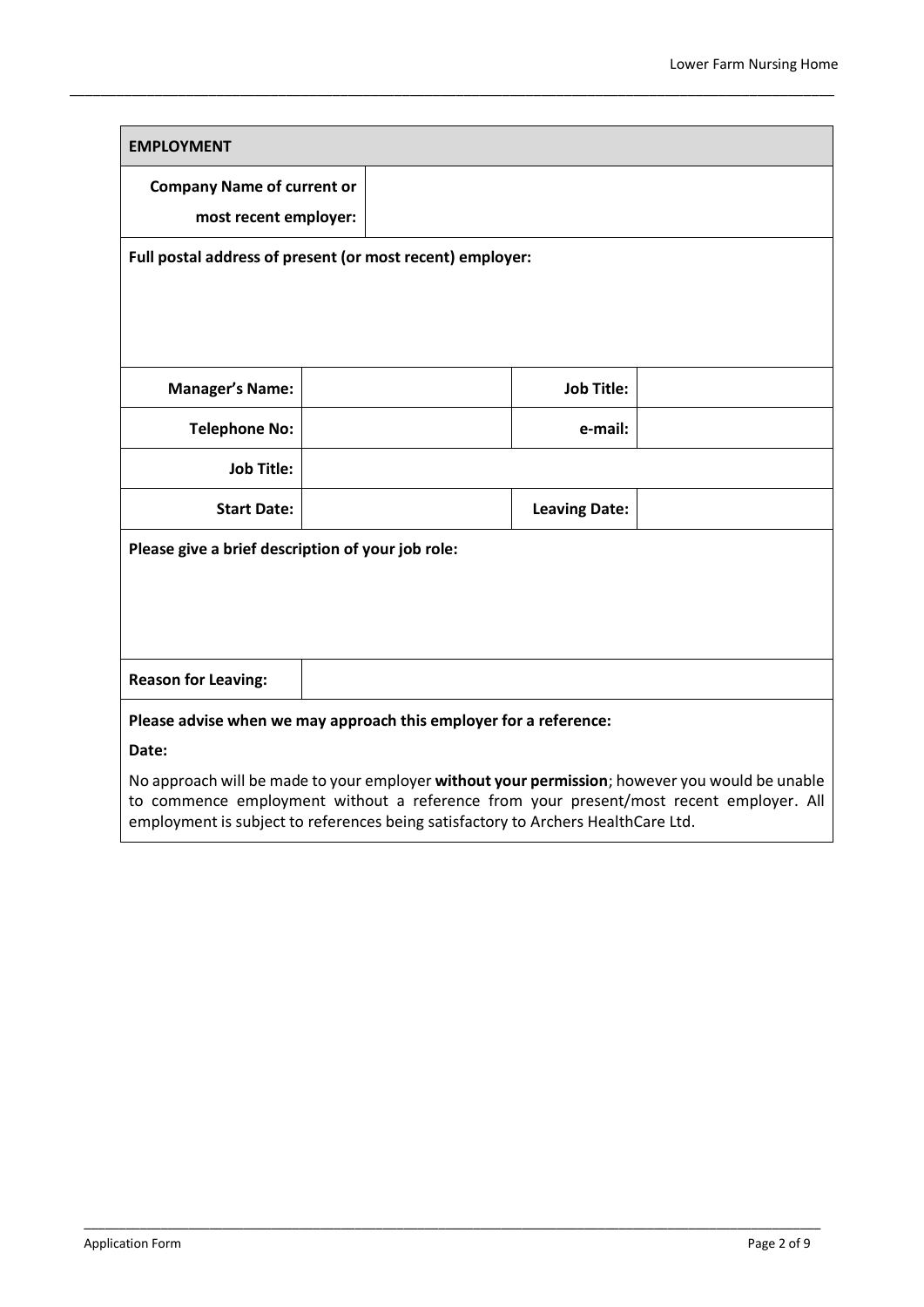**PREVIOUS EMPLOYMENT HISTORY (Please list in chronological order with the most recent company first).**

\_\_\_\_\_\_\_\_\_\_\_\_\_\_\_\_\_\_\_\_\_\_\_\_\_\_\_\_\_\_\_\_\_\_\_\_\_\_\_\_\_\_\_\_\_\_\_\_\_\_\_\_\_\_\_\_\_\_\_\_\_\_\_\_\_\_\_\_\_\_\_\_\_\_\_\_\_\_\_\_\_\_\_\_\_\_\_\_\_\_\_\_\_\_\_\_\_\_\_

To comply with CQC and CSSIW regulations we are required to apply for references from all previous employers you have worked for within the care sector. Please ensure you list all previous employment & give reasons for any gaps in your employment history. Failure to provide this information or to omit any of your previous employers could be considered as an act of gross misconduct.

| Company<br><b>Name</b> | Full postal address &<br>Telephone number | <b>Dates from</b><br>and to | <b>Position held</b> | <b>Reason for</b><br>leaving |
|------------------------|-------------------------------------------|-----------------------------|----------------------|------------------------------|
|                        |                                           |                             |                      |                              |
|                        |                                           |                             |                      |                              |
|                        |                                           |                             |                      |                              |
|                        |                                           |                             |                      |                              |
|                        |                                           |                             |                      |                              |
|                        |                                           |                             |                      |                              |
|                        |                                           |                             |                      |                              |
|                        |                                           |                             |                      |                              |
|                        |                                           |                             |                      |                              |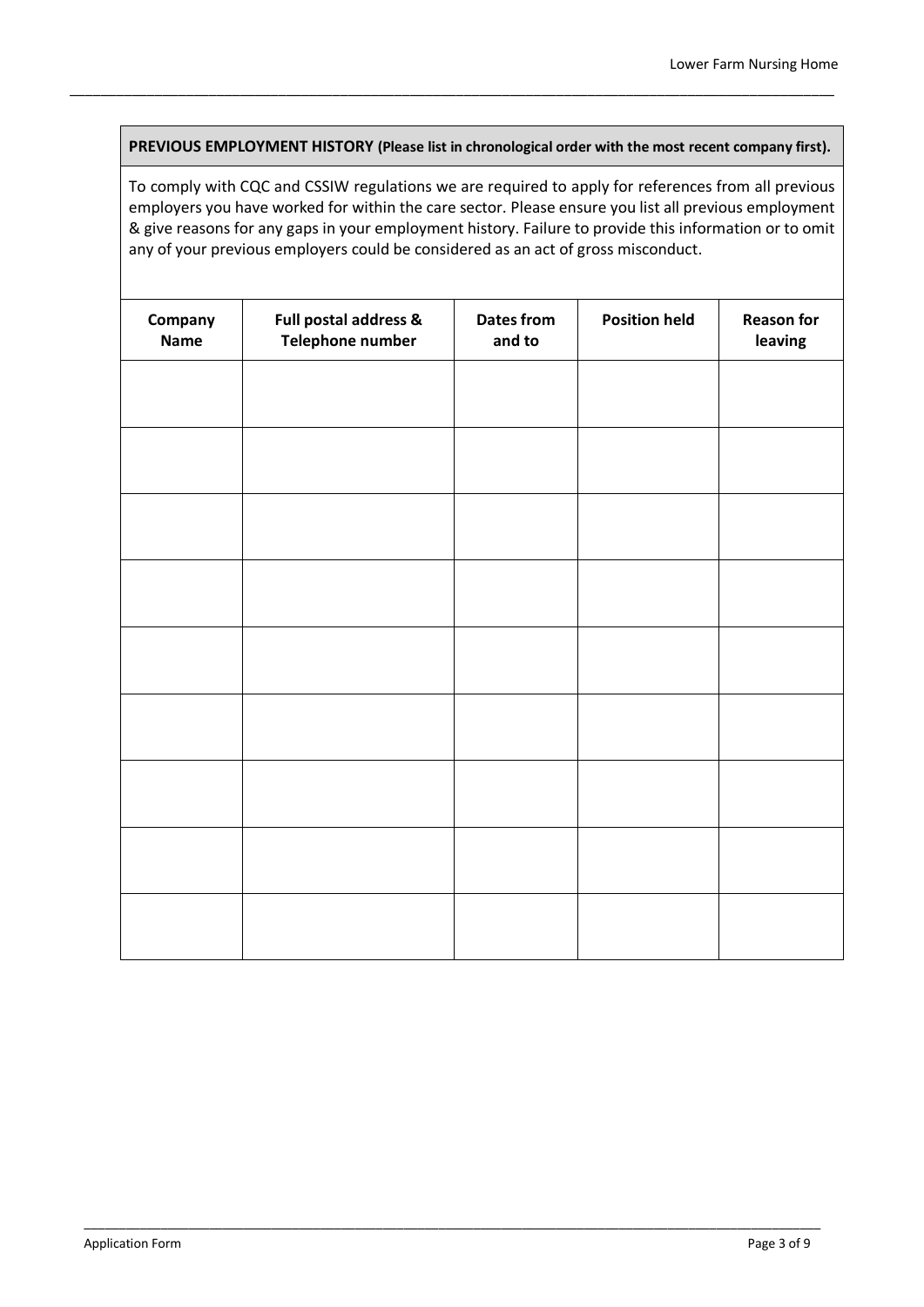### **REFERENCES**

Please only complete this section if you are not able to provide two employment references or if there are any gaps in employment.

\_\_\_\_\_\_\_\_\_\_\_\_\_\_\_\_\_\_\_\_\_\_\_\_\_\_\_\_\_\_\_\_\_\_\_\_\_\_\_\_\_\_\_\_\_\_\_\_\_\_\_\_\_\_\_\_\_\_\_\_\_\_\_\_\_\_\_\_\_\_\_\_\_\_\_\_\_\_\_\_\_\_\_\_\_\_\_\_\_\_\_\_\_\_\_\_\_\_\_

Please give the names and addresses of two people willing to give you a reference and state the capacity in which you are known to them. The reference must be from an official or professional source and relevant to your most recent history, e.g. school teacher, college lecturer, university lecturer.

### **Please ensure all contact details are correct and ensure all text is written clearly and in capital letters. Thank you**

| <b>Referee's Name:</b>                            |  |
|---------------------------------------------------|--|
| Job title & capacity in<br>providing a reference: |  |
| <b>Address:</b>                                   |  |
|                                                   |  |
|                                                   |  |
|                                                   |  |
| <b>Telephone Number:</b>                          |  |
| <b>Email Address:</b>                             |  |

| Referee's name:                                   |  |
|---------------------------------------------------|--|
| Job title & capacity in<br>providing a reference: |  |
| <b>Address:</b>                                   |  |
|                                                   |  |
|                                                   |  |
|                                                   |  |
| <b>Telephone Number:</b>                          |  |
| <b>Email Address:</b>                             |  |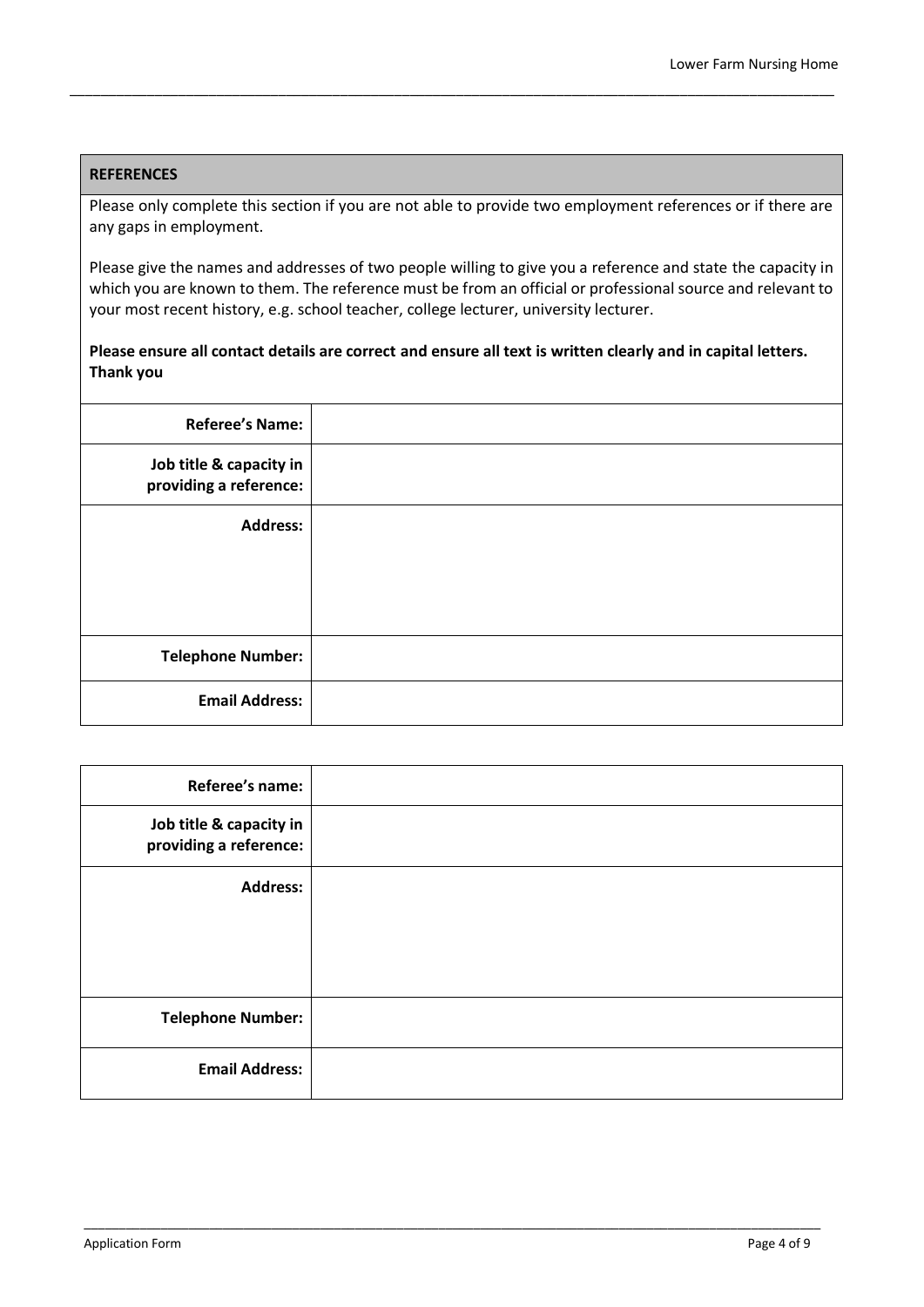### **QUALIFICATIONS**

Please be advised that we will contact universities, colleges and schools for references should you not be able to provide sufficient employment references.

\_\_\_\_\_\_\_\_\_\_\_\_\_\_\_\_\_\_\_\_\_\_\_\_\_\_\_\_\_\_\_\_\_\_\_\_\_\_\_\_\_\_\_\_\_\_\_\_\_\_\_\_\_\_\_\_\_\_\_\_\_\_\_\_\_\_\_\_\_\_\_\_\_\_\_\_\_\_\_\_\_\_\_\_\_\_\_\_\_\_\_\_\_\_\_\_\_\_\_

| Date or<br>Year | <b>Course Name/Qualification</b> | <b>Grade Achieved</b> | <b>Place of Study</b> |
|-----------------|----------------------------------|-----------------------|-----------------------|
|                 |                                  |                       |                       |
|                 |                                  |                       |                       |
|                 |                                  |                       |                       |
|                 |                                  |                       |                       |
|                 |                                  |                       |                       |
|                 |                                  |                       |                       |
|                 |                                  |                       |                       |
|                 |                                  |                       |                       |
|                 |                                  |                       |                       |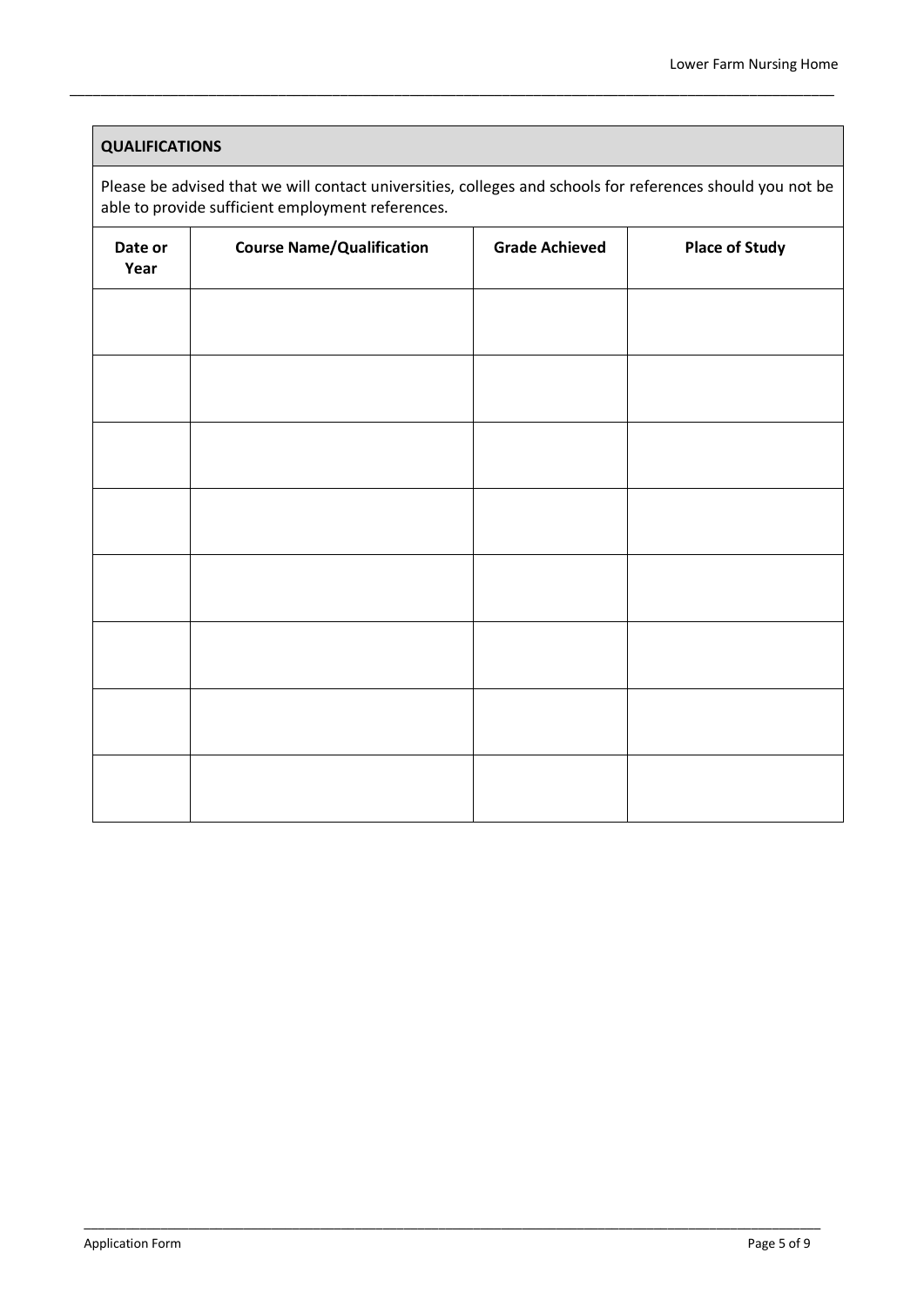| <b>PROFESSIONAL MEMBERSHIP</b>                                                        |  |  |
|---------------------------------------------------------------------------------------|--|--|
| Please provide details of any membership details you hold of professional institutes. |  |  |
| <b>Name of Professional Body:</b>                                                     |  |  |
| <b>PIN No/Membership No:</b>                                                          |  |  |
| Date Obtained:                                                                        |  |  |

\_\_\_\_\_\_\_\_\_\_\_\_\_\_\_\_\_\_\_\_\_\_\_\_\_\_\_\_\_\_\_\_\_\_\_\_\_\_\_\_\_\_\_\_\_\_\_\_\_\_\_\_\_\_\_\_\_\_\_\_\_\_\_\_\_\_\_\_\_\_\_\_\_\_\_\_\_\_\_\_\_\_\_\_\_\_\_\_\_\_\_\_\_\_\_\_\_\_\_

### **PLEASE GIVE ANY FURTHER INFORMATION YOU THINK MIGHT BE HELPFUL TO YOUR APPLICATION**

\_\_\_\_\_\_\_\_\_\_\_\_\_\_\_\_\_\_\_\_\_\_\_\_\_\_\_\_\_\_\_\_\_\_\_\_\_\_\_\_\_\_\_\_\_\_\_\_\_\_\_\_\_\_\_\_\_\_\_\_\_\_\_\_\_\_\_\_\_\_\_\_\_\_\_\_\_\_\_\_\_\_\_\_\_\_\_\_\_\_\_\_\_\_\_\_\_\_\_\_\_\_\_\_\_\_

### **GENERAL**

**Please give details of your interests, pastimes and hobbies:**

**Please give details of any community or volunteer experience you have:**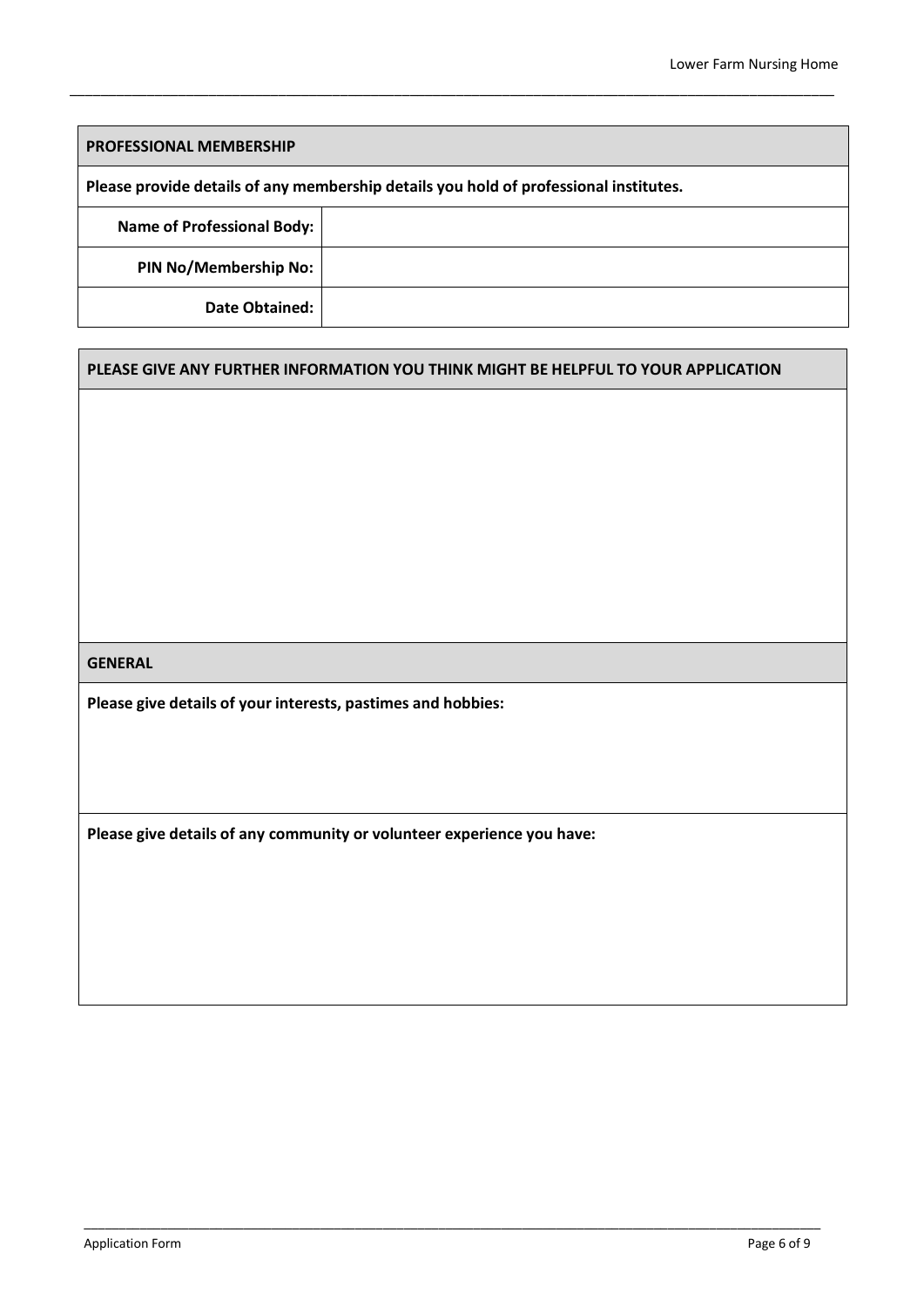### **REHABILITATION OF OFFENDERS ACT 1974 - EXEMPTION FROM SECTION 4(2).**

**This vacancy is exempt from the above act, as the nature of the job falls within the type of work excluded from the Act by the 1975 and 2001 Exceptions Amendment. This means that you must declare on this form all offenses, convictions, cautions, bind-over or any court cases you may have pending.** 

\_\_\_\_\_\_\_\_\_\_\_\_\_\_\_\_\_\_\_\_\_\_\_\_\_\_\_\_\_\_\_\_\_\_\_\_\_\_\_\_\_\_\_\_\_\_\_\_\_\_\_\_\_\_\_\_\_\_\_\_\_\_\_\_\_\_\_\_\_\_\_\_\_\_\_\_\_\_\_\_\_\_\_\_\_\_\_\_\_\_\_\_\_\_\_\_\_\_\_

As this post involves working with or having access to vulnerable adults and/or their records, we will require an Enhanced Disclosure from the Criminal Records Bureau for successful candidates.

| Have you ever been cautioned or convicted of a criminal offence? | $\Box$ Yes | $\Box$ No    |
|------------------------------------------------------------------|------------|--------------|
| Does your name appear on the ISA list?                           | $\Box$ Yes | $\square$ No |
| Does your name appear on the Protection of Children Act list?    | $\Box$ Yes | $\square$ No |
| Do you have any spent convictions?                               | $\Box$ Yes | $\square$ No |
| Do you have any unspent convictions?                             | $\Box$ Yes | $\square$ No |

If you have answered yes to any of the above statements, please give the full details:

**If you fail to disclose any criminal conviction, including those spent, it could result in the withdrawal of the job offer, dismissal or disciplinary action.**

**I understand that I will be responsible for paying the current applicable charge for this DBS search if I do not complete my six month probationary period.**

**Signed:**\_\_\_\_\_\_\_\_\_\_\_\_\_\_\_\_\_\_\_\_\_\_\_\_\_\_\_\_\_\_\_\_ **Dated:**\_\_\_\_\_\_\_\_\_\_\_\_\_\_\_\_\_\_\_\_\_\_

**DATA PROTECTION**

Archers HealthCare Ltd intends to fulfil its entire obligation under the Data Protection Act 1998. Archers HealthCare Ltd will ensure that all information held and processed will be maintained in confidence and treated with all due care. However, the National Care Standards Commission, whose requirements you will have to satisfy (including those imposed by the Care Standards Act 2000 and related regulations and national minimum standards), have the right to scrutinise all recruitment paperwork including this form.

Archers HealthCare Ltd will try to keep information held about you accurate and up to date. However, if you find any inaccuracies you have the right to have them corrected.

I declare that the information given in this document is true and complete. I agree that any deliberate omission, falsification or misrepresentation in the application form will be grounds for rejecting this application or subsequent dismissal if employed by the organisation. Where applicable, I consent that the organisation can seek clarification regarding professional registration details.

| <b>Full Name:</b> |       |  |
|-------------------|-------|--|
| Signature:        | Date: |  |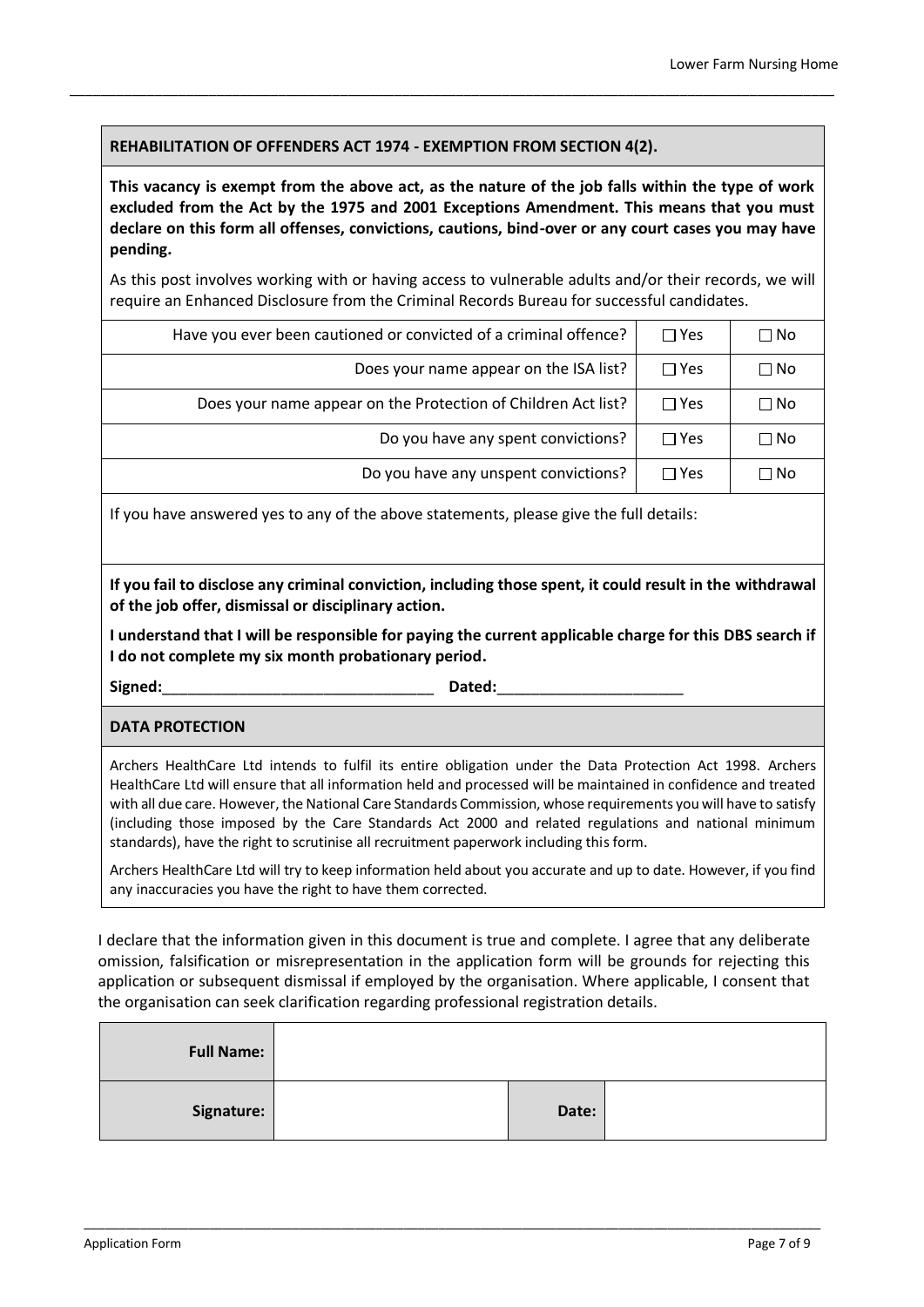### **MEDICAL DECLARATION**

\_\_\_\_\_\_\_\_\_\_\_\_\_\_\_\_\_\_\_\_\_\_\_\_\_\_\_\_\_\_\_\_\_\_\_\_\_\_\_\_\_\_\_\_\_\_\_\_\_\_\_\_\_\_\_\_\_\_\_\_\_\_\_\_\_\_\_\_\_\_\_\_\_\_\_\_\_\_\_\_\_\_\_\_\_\_\_\_\_\_\_\_\_\_\_\_\_\_\_

This information is used for the purpose of assessing the medical fitness of candidates to carry out the tasks involved with employment; the information is confidential and will only be disclosed to the Recruitment Persons and the Manager.

| <b>Full Name:</b>  |  | $F \mid \cdot$<br>Sex: $\mid M \mid \mid$ |
|--------------------|--|-------------------------------------------|
| <b>Address:</b>    |  |                                           |
| Name of GP:        |  |                                           |
| <b>GP Address:</b> |  |                                           |

### **Do you suffer from any of the following?**

|                                  | Yes | <b>No</b> | Please give details |
|----------------------------------|-----|-----------|---------------------|
| Angina                           |     |           |                     |
| Allergies                        |     |           |                     |
| Back pain/slipped disc           |     |           |                     |
| <b>Diabetes</b>                  |     |           |                     |
| Dizzy Spells                     |     |           |                     |
| Rheumatism                       |     |           |                     |
| Asthma / Heart Problem           |     |           |                     |
| <b>Skin Disorders</b>            |     |           |                     |
| <b>Sleeping Pattern Problems</b> |     |           |                     |
| High/Low Blood Pressure          |     |           |                     |

### **Have you ever suffered from any of the following?**

|                     | <b>Yes</b> | <b>No</b> | Please give details |
|---------------------|------------|-----------|---------------------|
| Tuberculosis (BCG)  |            |           |                     |
| Hepatitis           |            |           |                     |
| <b>Heart Attack</b> |            |           |                     |
| Migraine            |            |           |                     |
| Mental illness      |            |           |                     |

### **Have you been immunized against the following?**

|                                                                                                   | <b>Yes</b> | <b>No</b> | Please give details |  |  |
|---------------------------------------------------------------------------------------------------|------------|-----------|---------------------|--|--|
| Tetanus                                                                                           |            |           |                     |  |  |
| Hepatitis                                                                                         |            |           |                     |  |  |
| Have you ever had any major operations or current illnesses?<br>Please Tick: $\Box$ Yes $\Box$ No |            |           |                     |  |  |
| If YES please give details:                                                                       |            |           |                     |  |  |
| Are you vaccinated against Covid19?                                                               |            |           |                     |  |  |
|                                                                                                   | <b>Yes</b> | <b>No</b> | Evidence of Covid19 |  |  |

### **Please Note: Failure to disclose any relevant information will result in disciplinary action**

 $\Box$ 

 $\Box$ 

\_\_\_\_\_\_\_\_\_\_\_\_\_\_\_\_\_\_\_\_\_\_\_\_\_\_\_\_\_\_\_\_\_\_\_\_\_\_\_\_\_\_\_\_\_\_\_\_\_\_\_\_\_\_\_\_\_\_\_\_\_\_\_\_\_\_\_\_\_\_\_\_\_\_\_\_\_\_\_\_\_\_\_\_\_\_\_\_\_\_\_\_\_\_\_\_\_\_\_\_\_\_\_\_\_\_

Vaccination must be provided.